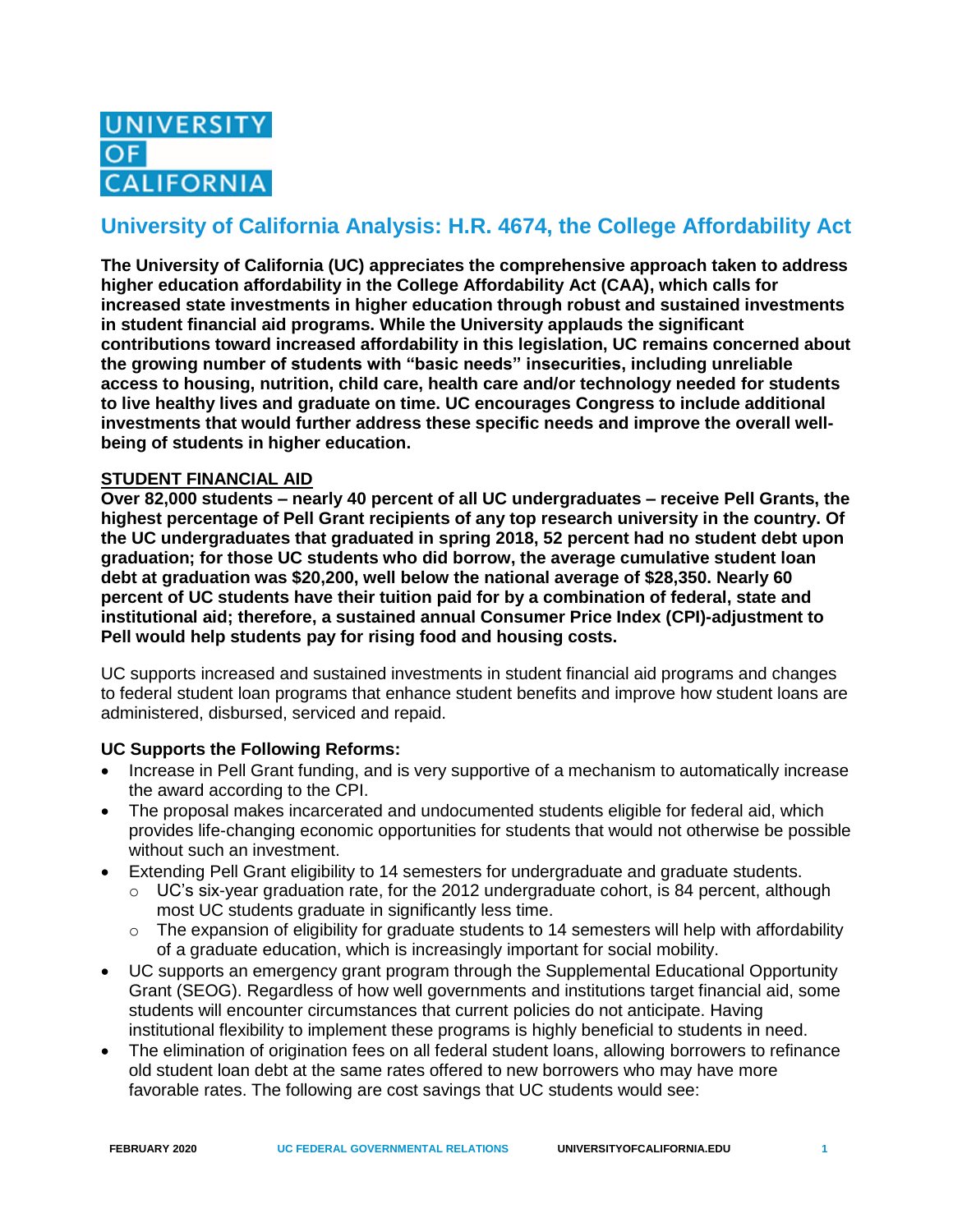- o **Graduate Direct Loans cost savings:** \$2.9 million based on total loans of \$274.8 million and 1.059 percent origination interest on loans.
- o **Undergraduate Direct Loans (Subsidized/Unsubsidized combined) cost savings:** \$4.5 million based on total loan amount of \$428.7 million and 1.059 percent origination interest on loans.
	- **Total potential savings of eliminating origination fees of approximately \$7.4 million for students.**

Most UC campuses have a Pell Grant enrollment above 30 percent. All UC campuses have a 6 year graduation rate for Pell students that exceeds 70 percent, while the system average is 80 percent. The New York Times (NYT) has created the College Access Index of colleges doing the most for low-income students, which is based both on the share of Pell students and the graduation rate of those students; in its ranking, UC campuses accounted for six out of the top 10 spots. In 2017-18, seven of the UC campuses enrolled a greater share of Pell recipients than any of the members of the Association of American Universities (AAU), which is 63 of the nation's premier research institutions and includes Seven UC campuses.

|                      | 2018-19<br>Pell<br>Enrollment | Pell 6-Year Grad<br>Rate (2011<br>entering cohort) | <b>NYT College</b><br>Access Index<br>Ranking (2017) |
|----------------------|-------------------------------|----------------------------------------------------|------------------------------------------------------|
| <b>Berkeley</b>      | 27%                           | 89%                                                | 9                                                    |
| Davis                | 36%                           | 82%                                                | 3                                                    |
| Irvine               | 40%                           | 82%                                                | 1                                                    |
| Los Angeles          | 32%                           | 87%                                                | 5                                                    |
| Merced               | 64%                           | 61%                                                |                                                      |
| Riverside            | 53%                           | 74%                                                |                                                      |
| San Diego            | 37%                           | 83%                                                | $\overline{4}$                                       |
| Santa Barbara        | 36%                           | 78%                                                | $\overline{2}$                                       |
| Santa Cruz           | 35%                           | 75%                                                |                                                      |
| <b>UC System</b>     | 37%                           | 80%                                                |                                                      |
| CSU                  | 50%*                          | 54%                                                |                                                      |
| Non-UC AAU<br>Public | $21\%$ *                      | 72%                                                |                                                      |
| <b>AAU Private</b>   | 16%*                          | 89%                                                |                                                      |

\*Data are for 2017-18 (the most recent available).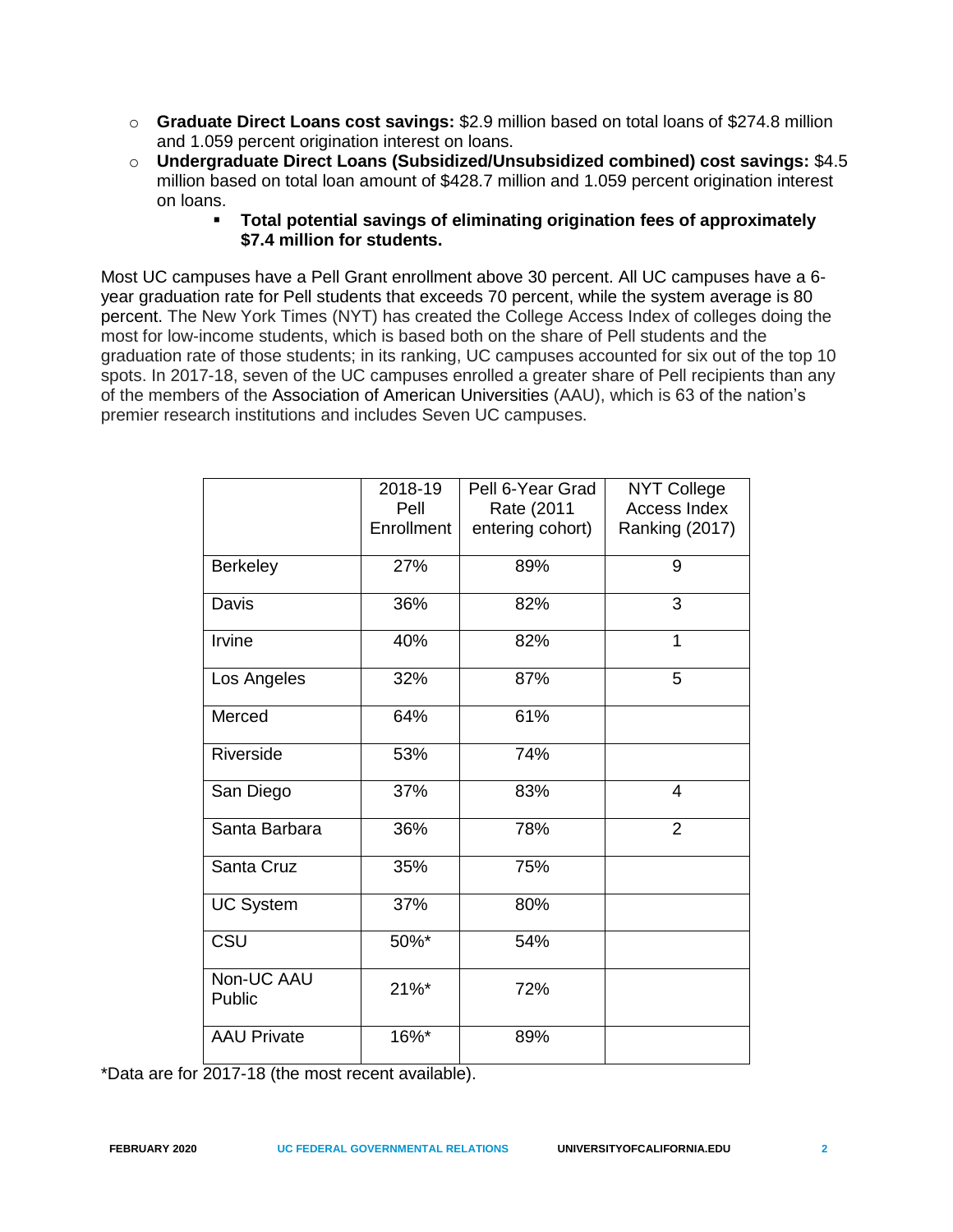# **UC Concerns:**

- One challenge created by the extension of Pell eligibility from 12 to 14 semesters is that it may result in a misalignment of current Satisfactory Academic Progress rules. How the two interact should be clarified as the bill moves forward.
- The implementation of student aid eligibility for certain undocumented individuals as defined in the bill may prove administratively difficult as the responsibility to verify the eligibility of students who could have qualified for Deferred Action for Childhood Arrivals (DACA) or Deferred Action for Parents of Americans (DAPA) recipients, but who did not, would fall to the institution. Colleges and universities are not well positioned to verify that level of detail for aid applicants.
- The bill phases out the current funding formula for Federal Work-Study and replaces it with one that allocates funds based on the number of low-income students at an institution and the unmet need of students at that institution. UC recommends that the legislation hold harmless all institutions currently in the program with respect to their current allocation. Furthermore, if the fair share amount assesses "student need," it should not punish institutions that have robust financial aid programs. Ideally, the formula would recognize the total cost of attendance less family contributions and the federal Pell Grant but would NOT deduct state and institutional financial aid from that financial aid.

#### **AFFORDABILITY**

**In California, low-income students can apply for the California College Promise Grant, which waives enrollment fees at California community colleges and provides additional assistance for the purchase of books and supplies. Additionally, the California Student Aid Commission provides Cal Grants to low-income undergraduates, vocational training students and students in teacher certification programs. The Cal Grant provides qualifying students with up to \$12,570 each year to attend UC, which pays for tuition and allows most of UC's own \$800 million in financial aid to help offset other educational costs, like room and board, books and other supplies. These strong state investments have allowed the lowest-income Californians to access higher education in a meaningful way.**

# **UC Supports the Following Reforms:**

• The proposed federal-state partnership would make public community college free and accessible to everyone. A highly skilled and educated workforce benefits families and the overall economy.

#### **UC Concerns:**

- Some states may not be able to commit to the level of funding required to participate in the partnership program, especially if a state is struggling financially. States may also find ways to circumvent investment in public four-year institutions if they need to make difficult financial decisions.
- UC does not support having the U.S. secretary of education issue various methodologies to set the total cost of attendance. There are too many variables to consider, including regional differences in cost of living and personal decisions related to housing. Crafting a methodology that acknowledges all relevant variables would likely make the calculation useless or overly burdensome.

# **GRADUATE EDUCATION**

**Graduate-level education programs have received a disproportionate share of cuts in recent higher education reform efforts. Graduate students have lost all student loan interest**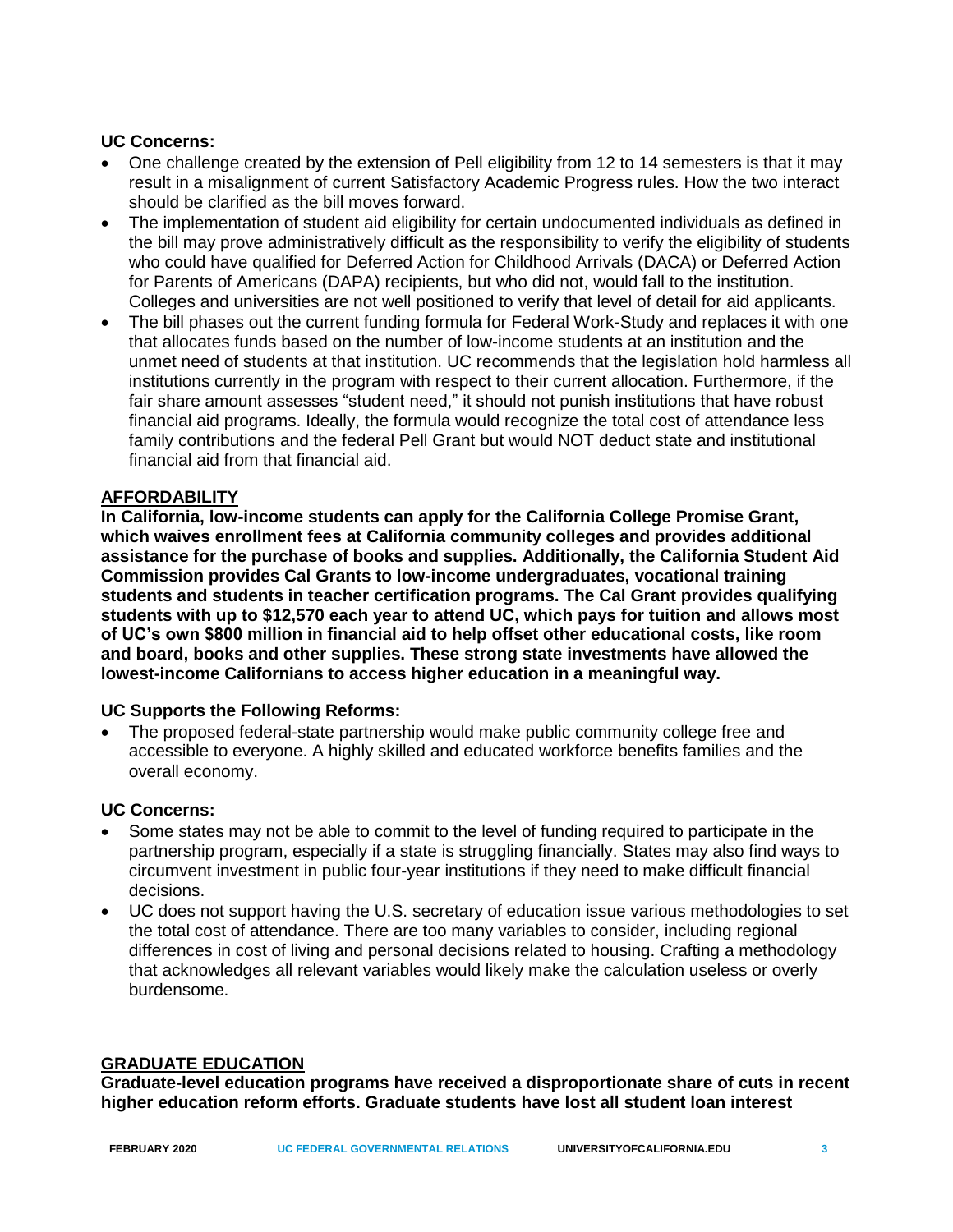**subsidies, as well as significant funding for fellowship programs, yet are the backbone of research and innovation at UC and universities across the country. They make discoveries across all fields of scholarship and often serve as teaching assistants to undergraduates. Studies indicate that graduate education increases lifetime earnings and generates additional tax revenue to support local, state and federal initiatives. Increasingly, a graduate education contributes to social mobility as employers look for higher and higher qualifications.** 

# **UC Supports the Following Reforms:**

- The expansion of Pell eligibility to 14 semesters for graduate students. This is a significant reform that will increase affordability for graduate students.
	- $\circ$  According to UC's initial analysis, UC expects that approximately 4,460 UC graduate students would benefit, by \$22-\$26.2 million annually.
- The strengthened investment in Federal Work-Study and the preservation of eligibility for graduate students is crucial to making graduate education affordable. Graduate students who are eligible for Federal Work-Study are automatically eligible for CalFresh, also known as the Supplemental Nutrition Assistance Program, benefits, which would help students with food insecurity issues.
- The expansion of the Public Service Loan Forgiveness (PSLF) program to include additional occupations, including physicians who work at non-profit hospitals or other health care facilities in states, such as California, that prohibit the direct hiring of certain medical professionals. The bill also allows individuals who have consolidated their loans to count qualifying payments prior to consolidation toward loan forgiveness, instead of resetting after consolidation.
- The restoration of eligibility for subsidized Stafford Loans to graduate and professional students enrolled at non-profit public and private institutions.
- The proposal does not cap student loan borrowing for graduate students.

# **TEACHER & EDUCATOR PREPARATION**

**UC remains committed to preparing the next generation of teachers and providing highquality professional development for teachers and education leaders to meet the needs of California's K-12 students.** 

UC's educator preparation work is organized as a continuum of programs, beginning at the undergraduate level, moving through postbaccalaureate certification programs to ultimately ongoing support through professional development of teachers and education leaders.

The CalTeach program, an undergraduate science and mathematics teacher initiative at UC's nine undergraduate campuses, helps to address California's science and mathematics teacher shortage. CalTeach recruits and prepares math and science majors for future teaching careers, offering them specialized coursework, field experiences in K–12 schools and direct pathways to the teaching profession while they complete their undergraduate degree. Since its inception, more than 15,000 UC undergraduate students have explored careers teaching math or science through CalTeach. Of these, roughly 2,000 CalTeach participants have gone on to earn single-subject math and science credentials, and more than 1,700 CalTeach alumni have pursued teaching in California's public schools.

To support current educators, UC administers the California Subject Matter Project (CSMP), a highly-regarded professional development program for the state's new and experienced K-12 teachers. CSMP is an important effort that develops effective teaching practices and strong student achievement. In 2018-19, CSMP provided training and professional learning programs for roughly 25,000 educators from 1,256 school districts throughout California, 54 percent of which were low-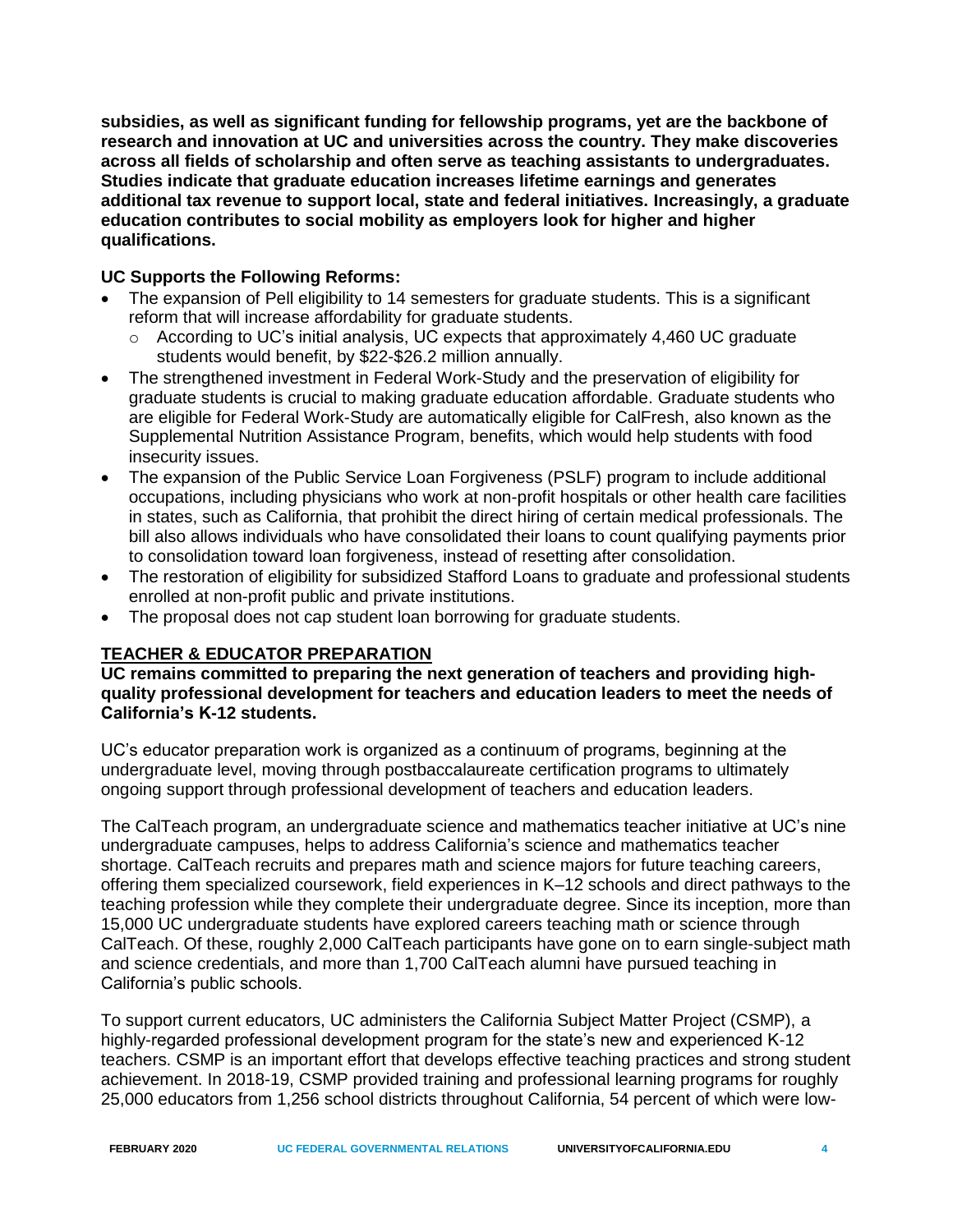performing. Additionally, faculty and staff at UC's Teacher Education Programs are working to improve the diversity of educators and leading research on improving the preparation and increasing retention among K-12 teachers. Finally, UC's Principal Leadership Institute (PLI) develops future educational leaders for schools with vulnerable and historically underserved students. More than 1,300 leaders have graduated from PLIs, with over 90 percent working as principals, assistant principals or other education leaders in high poverty, high needs schools in California.

# **UC Supports the Following Reforms:**

- The continuation of current teacher preparation programs under Title II, as well as the TEACH grant program, which provides grant aid to students who agree to teach certain subjects at under-resourced schools. The bill also extends its teacher preparation provisions to those preparing to work in early childhood education (i.e. Pre-K, Head Start).
- The preservation of the PSLF program, which allows teachers serving in under-resourced schools to cancel their student loan debt under the terms of their agreement, a valuable incentive toward such a career track.

#### **UC Concerns:**

- UC shares the goals of increasing the number and quality of teacher and school leaders—and for an overall elevation of the education profession, but requests that any increase in reporting requirements be supported by additional funding.
	- $\circ$  UC requests that the legislation support standardized data collection practices and infrastructure to streamline this process.

#### **MINORITY-SERVING INSTITUTION (MSI) PROGRAMS**

**Six UC campuses (Davis, Irvine, Merced, Riverside, Santa Barbara, Santa Cruz) are designated as Hispanic-Serving Institutions (HSIs) and two (Los Angeles and San Diego) are considered "emerging HSIs." Additionally, one UC campus (Irvine) is designated as an Asian American Native American Pacific Islander-Serving Institution (AANAPISI) and three others are considered "eligible" AANAPISIs (Riverside, Santa Barbara, Santa Cruz). Any changes to programs affecting institutions with these designations would affect the university's education mission. These programs should be strengthened to reflect the demographic shifts across the country.** 

**In recent years, UC has received more than \$16.1 million in federal grants in support of UC's minority serving institution programs, For example:**

#### **UC HSI's recent grants:**

- UC Santa Barbara is using Title V grant funding to strengthen the success and retention of undergraduates by focusing on first-year experiences and faculty professional development. Title V funding has supported the establishment of a student success center offering academic support, peer mentoring and faculty interaction for firstgeneration students.
- UC Santa Cruz is using Title III HSI STEM grant award funding and Title V grant money to support and retain Hispanic and other high-need students to complete a degree program. In partnership with San Jose City College, UC Santa Cruz provides tutoring, mentoring, transfer advising and undergraduate research experiences, all with the intent of increasing the number of students who complete a bachelor's degree on time.

#### **UC AANAPISI recent grant:**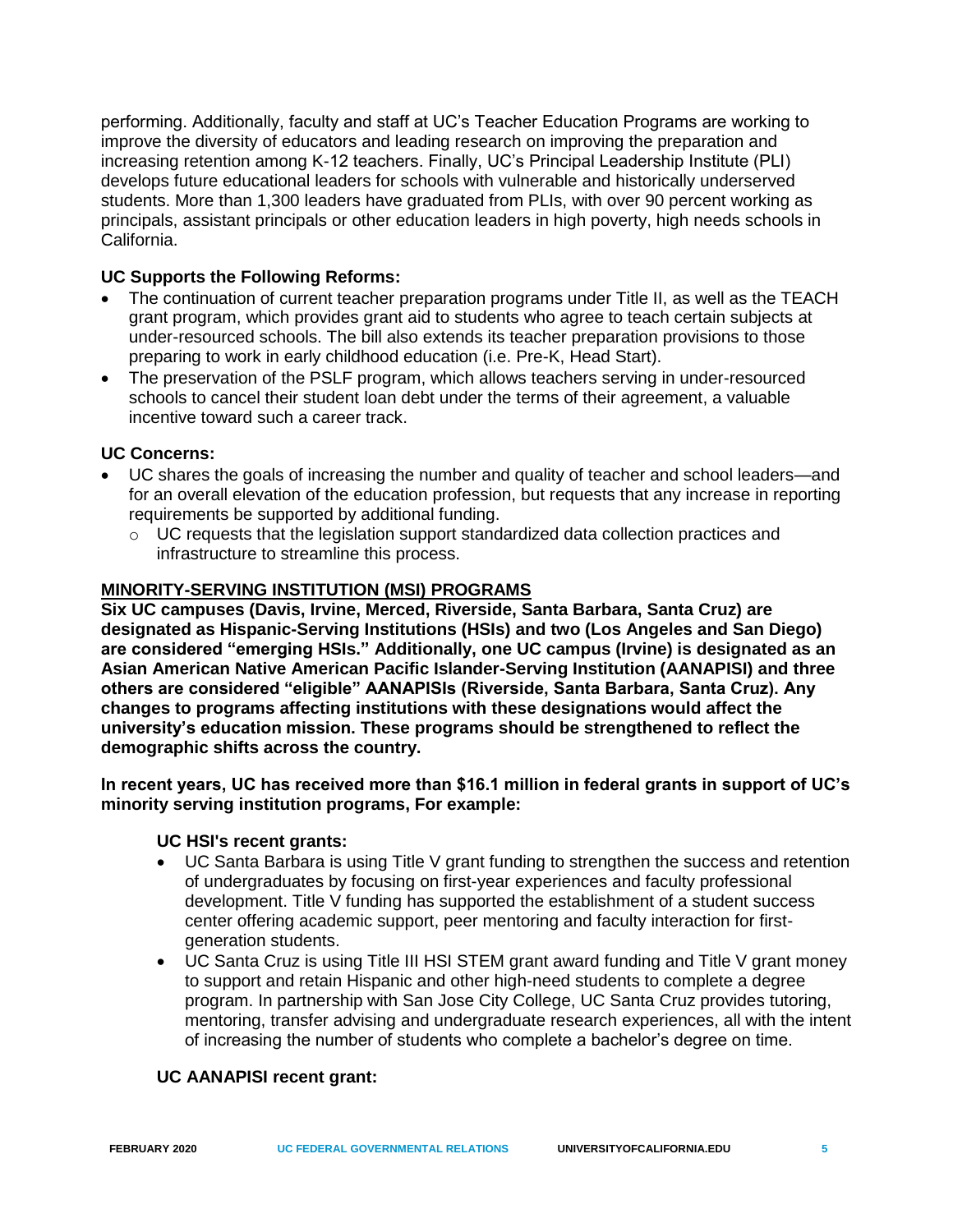• UC Irvine was awarded a \$1.7 million AANAPISI grant in 2017 for DECADE PLUS, a program designed to increase retention and timely degree completion of undergraduates and graduate students through near-peer mentoring and enhanced professional development services.

# **UC Supports the Following Reforms:**

• The authorization for the U.S secretary of education to award prioritization for discretionary grants to MSIs or institutions that propose sustained partnerships with an existing MSI.

# **UC Concerns:**

• The demographics of a state and/or the size of an institution should be taken into account when considering MSI-designation, as these factors greatly differ across the country and can significantly impact the ability of an institution to meet the U.S. Department of Education's MSIdesignation.

# **PIPELINE PROGRAMS**

**UC provides unique pathways to attend higher education for diverse populations. As many as 40 percent of UC undergraduates are the first in their families to attend college; 51 percent of these students are African American, Latino/Chicano or American Indian; 59 percent of our first-generation underrepresented students are low-income. UC is dedicated to ensuring that underrepresented populations have access to higher education.**

- UC has 31 TRIO-funded programs on seven campuses (Berkeley, Davis, Los Angeles, Merced, Riverside, San Diego, Santa Cruz) that serve approximately 9,400 students.
- UC has seven GEAR UP-funded programs across four campuses (Davis, Irvine, Merced, Santa Cruz) that serve 8,651 students and one state grant that serves approximately 35,000 students throughout California. The UC Office of the President administers the California GEAR UP Program on behalf of the state.

# **UC Supports the Following Reforms:**

- The CAA represents the most significant reforms to the GEAR UP program since its founding. The provisions are a complete revision to the GEAR UP scholarship program that would afford applicants and grantees far greater flexibility to design scholarship programs that meet their needs. Increased funding authorization allows for expanded access for students and families.
- Providing greater clarity about the timing and process by which the Department of Education will implement open grant applications and provide administrative relief for grantees, particularly by reducing the funding match ratio by half (non-federal funds to federal funds). The bill also revises permissible activities, including an emphasis on research and evaluation.

# **UC Concerns:**

- The 2008 reauthorization of the Higher Education Act provided TRIO grant applicants with the right to request a review of their application upon evidence of a technical, administrative or scoring error made by the Department of Education. In subsequent regulations, the department has denied this right by limiting the appeal process. This has resulted in a reduction of project funding, particularly affecting MSIs. UC believes provisions to prohibit the Department of Education from restricting the right of unsuccessful grant applicants to appeal should be part of the CAA.
- Based on the number of low-income secondary school students in California, which is estimated at 1.5 million, UC supports the goal of having a GEAR UP program at each of its undergraduate campuses. If the current set of programs operated by UC are providing direct services to 9,768 students, there is a clear need for additional funding. Assuming that each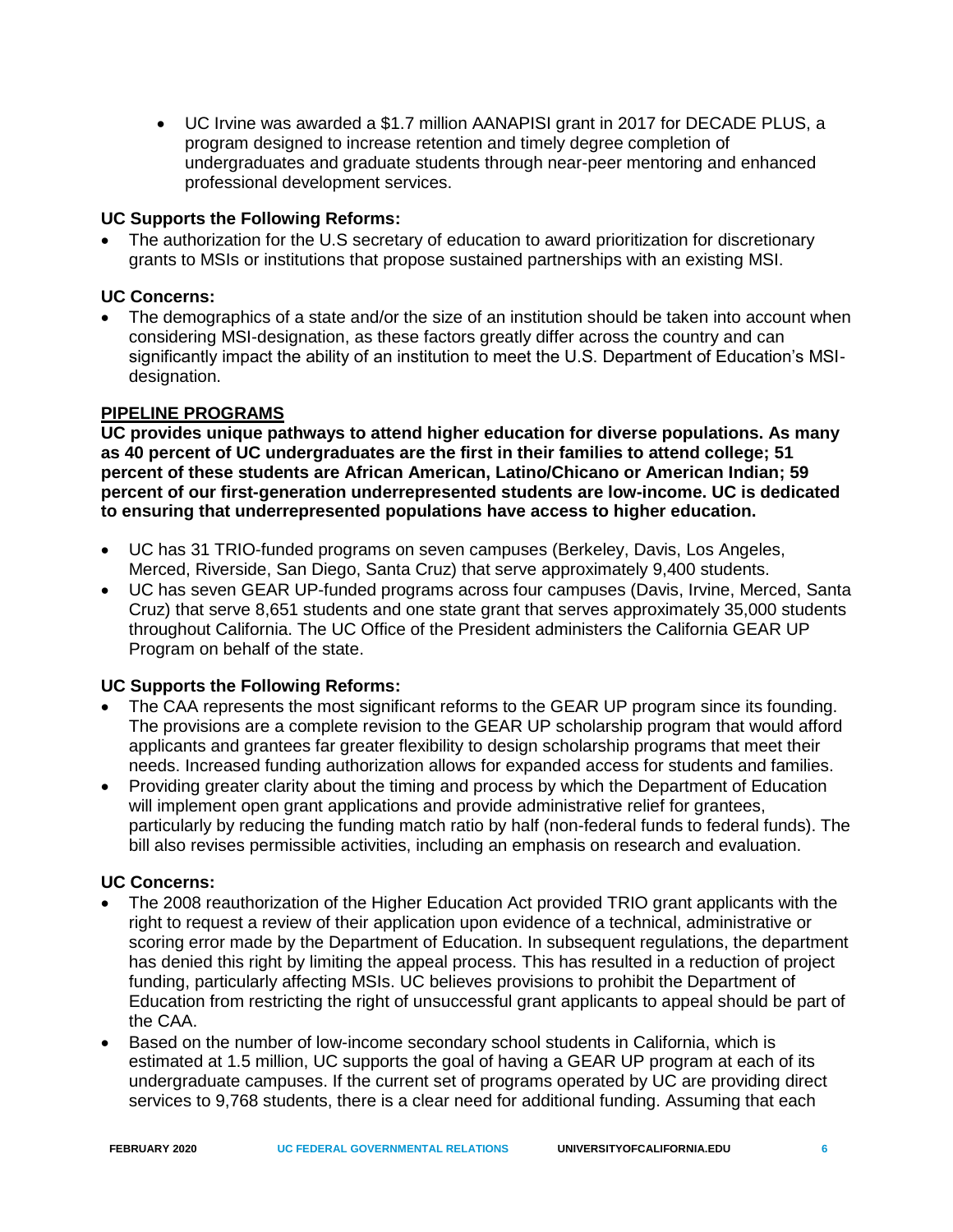existing GEAR UP program serves approximately 3,000 students, and if each campus of UC's nine undergraduate campuses had a GEAR UP program, 27,000—rather than 9,768 students—could be served; this is still less than two percent of the total eligible secondary school students in the state.

# **DISCLOSURE OF FOREIGN GIFTS**

**The University of California is committed to being compliant with Section 117 reporting requirements and ensuring there are security protocols in place across UC's research enterprise while maintaining a research environment that is open to international collaboration.** 

# **UC Supports the Following Reforms:**

• Explicitly excluding tuition payments and related fees from the definition of gift or contract as well as the requirement for the U.S. secretary of education to develop regulations through a negotiated rulemaking process.

# **UC Concerns:**

- The expansion of the definition of gift to include "human resources or payment of any staff" is troublesome. It is unclear what would constitute "human resources" or "payment of any staff." Payment provided directly to a staff member may be considered compensation and not a "gift" to the institution.
- If the concern is foreign influence in programs funded by the U.S. government (e.g., theft of intellectual property developed under a federally funded program), these concerns should be/are addressed via contract and grant reporting requirements (conflicts of interest, current and pending support, annual reports, etc.). It is impractical and expensive to estimate and report "fair market value" of all foreign contributions, such as a person's time, particularly when there is no "gift" or other agreement.
- Sharing any specific details included in contracts that would place propriety information at risk would affect UC's research enterprise.

# **CAMPUS SAFETY**

**The University of California is committed to providing a strong, fair and transparent process to address campus sexual assault and harassment complaints. Any provisions relating to this issue should recognize the scope of the problem of sexual violence on campuses, take into consideration the significant investment that UC and other universities have made to appropriately respond to this problem and align with state laws passed since the 2011 guidance was issued by the U.S. Department of Education.**

# **UC Supports the Following Reforms:**

• Reversing the 2018 Department of Education guidance that weakened Title IX enforcement.

# **UC Concerns:**

• The broadening of categories that are considered reportable offenses under the Clery Act will require training for Campus Security Authorities (CSA's) and updates to the systemwide Clery Policy. The addition of harassment and hazing would materially complicate Clery reporting. Clery requires the compilation of reports of crimes, generally using the FBI's Uniform Crime Reporting (UCR) categories. There are no FBI UCR categories for harassment or hazing. (Both UC policies and California state law do have definitions, neither of which include the intent requirement in the proposed definition in the CAA – see Ed. Code §§ 32050-32052 and PACAOS 100 at § 102.12.)